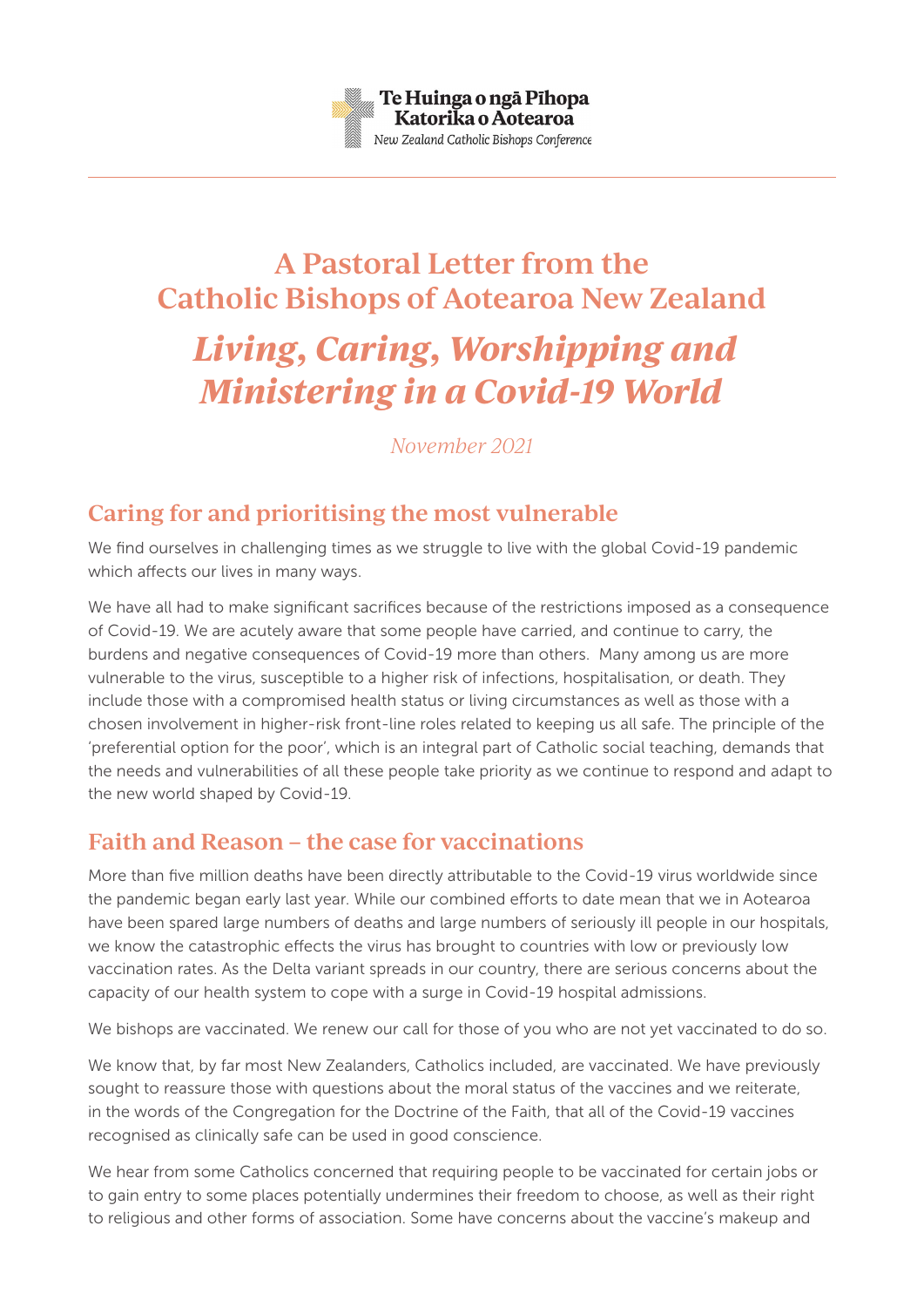its long-term effects. We accept that for most such people, the wish not to be vaccinated is based on a sincere conscience. Catholic moral teaching upholds the central importance of conscience, describing it as a person's inner sanctuary where we are alone with God and as a judgement of reason that we are obliged to follow.

Equally, the Catechism of the Catholic Church describes conscience as that which enables us to assume responsibility for the acts performed. For those who by following their consciences do not want to be vaccinated, the consequences are significant, potentially including a loss of employment and income. In these circumstances, wherever possible, all efforts should be made to find other roles or give people leave without pay for the duration of the public health emergency.

The introduction of the Vaccine Pass means that people who are not vaccinated could face restricted entry to certain venues and public events, potentially including entry into some church spaces, including Mass.

We know that the tensions emerging around 'vaccine mandates' and the 'My Vaccine Pass' are creating lines of division within families, faith communities, friendship circles and places of work. These tensions call for restraint and discipline. While we can disagree with those who have a different view to our own, the Gospel dictates we continue to show care, love and respect even while we experience the real-world consequences of the different decisions people make around getting vaccinated.

### **Guidelines for worshipping and ministering with Covid-19 in our midst**

The 'traffic light' system will allow people to gather in churches under certain conditions; either in limited numbers if vaccination passes are not required, or in potentially unrestricted numbers by presenting proof of vaccination in the form of the official 'My Vaccine Pass'.

As Church leaders, we have been struggling with how we might best and safely allow for church gatherings to take place under this system without people feeling alienated. We believe that churches should be safe places for all people, physically, emotionally and spiritually. In the spirit of the Gospel, we also want our churches to be places of hospitality and inclusion, open and welcoming to all without prejudice or discrimination. With that in mind, we have agreed to the following guidelines:

- Parishes will provide Masses for people with a My Vaccine Pass while ensuring there is the opportunity for people without a pass to access a separate numbers-restricted option where possible.
- Accordingly, we anticipate that parishes will, either singly or in collaboration with neighbouring parishes, provide worship opportunities for the vaccinated (requiring proof of vaccination) as well as separate gatherings, subject to number restrictions, that will be open to vaccinated and unvaccinated alike (no proof of vaccine required).
- All lay people involved in public-facing public ministries related to a worship service or other parish ministries (ushers, readers, ministers of the Eucharist, collectors, those leading liturgies of the Word, Communion to the sick, home visitation) will need to be fully vaccinated at vaccination-only Masses and when performing other work where vaccination is required.
- Priests who are not fully vaccinated will, under the current public health orders, be significantly constrained in their ministry; they will be unable to exercise pastoral care in aged-care residential